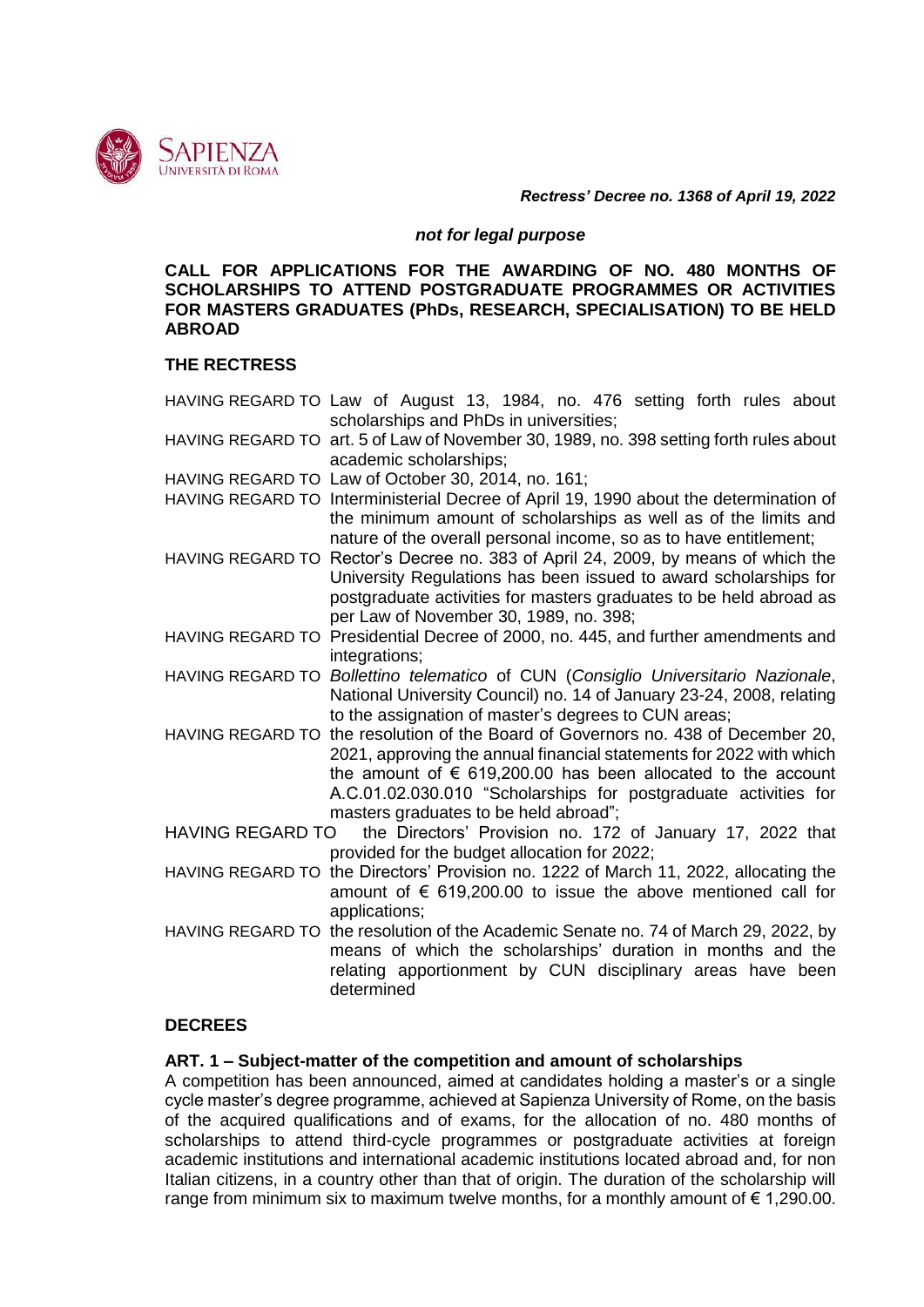

# **ART. 2 – Allocation of scholarships**

Each CUN disciplinary area is assigned a number of months according to the following table:

| <b>CUN DISCIPLINARY</b><br><b>AREAS</b> |                                              | <b>Number</b><br>of months | <b>CLASSES OF MASTER'S DEGREE, SINGLE CYCLE MASTER'S</b><br><b>DEGREE</b><br><b>OR</b><br><b>EQUIVALENT</b><br><b>PURSUANT</b><br>ΤО<br><b>INTERMINISTERIAL DECREE OF JULY 9, 2009</b><br>Assignation of the Master's Degree classes pursuant to<br>Ministerial Decree no. 270/04                                                                                                                                                                                                                                                                                                                                                                                                                                                                                      |
|-----------------------------------------|----------------------------------------------|----------------------------|------------------------------------------------------------------------------------------------------------------------------------------------------------------------------------------------------------------------------------------------------------------------------------------------------------------------------------------------------------------------------------------------------------------------------------------------------------------------------------------------------------------------------------------------------------------------------------------------------------------------------------------------------------------------------------------------------------------------------------------------------------------------|
| CUN <sub>1</sub>                        | Mathematics and<br>Informatics               | 19                         | LM-16 Finance; LM-17 Physics; LM-18 Computer Science; LM-32<br>Computer Systems Engineering; LM-40 Mathematics; LM-43 Information<br>Technology Methods for the Humanities; LM-44 Mathematical Modelling for<br>Engineering; LM-55 Cognitive Sciences; LM-66 Computer Systems Safety;<br>LM-82 Statistics; LM-83 Actuarial, Financial and Economic Statistics; LM-91<br>Methods and Techniques for the Information Society; LM-93 E-learning and<br>Media Education;                                                                                                                                                                                                                                                                                                   |
| CUN <sub>2</sub>                        | <b>Physics</b>                               | 29                         | LM-11 Conservation and Restoration of the Cultural Heritage; LM-17<br>Physics; LM-40 Mathematics; LM-44 Mathematical Modelling for<br>Engineering; LM-53 Material Engineering; LM-54 Chemistry; LM-58<br>Universe Sciences; LM-79 Geophysics;                                                                                                                                                                                                                                                                                                                                                                                                                                                                                                                          |
| CUN <sub>3</sub>                        | Chemistry                                    | 31                         | LM-8 Industrial Biotechnologies; LM-9 Pharmaceutical, Veterinary and<br>Medical Biotechnologies; LM-11 Conservation and Restoration of the<br>Cultural Heritage; LM-13 Pharmacy and Industrial Pharmacy; LM-22<br>Chemical Engineering; LM-53 Material Engineering; LM-54 Chemistry; LM-<br>69 Agriculture; LM-70 Food Science; LM-71 Industrial Chemistry; LM-75<br><b>Environmental and Land Sciences;</b>                                                                                                                                                                                                                                                                                                                                                           |
| CUN <sub>4</sub>                        | <b>Earth Sciences</b>                        | 26                         | LM-10 Conservation of Environmental and Architectural Heritage; LM-11<br>Conservation and Restoration of the Cultural Heritage; LM-17 Physics; LM-<br>35 Environmental Engineering; LM-60 Natural Sciences; LM-74 Geology;<br>LM-75 Environmental and Land Sciences; LM-79 Geophysics; LM-80<br>Geography;                                                                                                                                                                                                                                                                                                                                                                                                                                                             |
| CUN <sub>5</sub>                        | Biology                                      | 69                         | Biology;<br>Agrarian<br>LM-6<br>LM-7<br>Biotechnologies;<br>LM-8<br>Industrial<br>LM-9 Pharmaceutical,<br>Biotechnologies:<br>Veterinary<br>and<br>Medical<br>Biotechnologies; LM-13 Pharmacy and Industrial Pharmacy; LM-41<br>Medicine; LM-46 Dentistry and Orthodontics; LM-54 Chemistry; LM-55<br>Cognitive Sciences; LM-60 Natural Sciences; LM-61 Nutrition; LM-75<br>Environmental and Land Sciences; LM/SNT1 Nursing and Midwifery<br>Sciences; LM/SNT2 Health Professions of Rehabilitation Sciences;<br>LM/SNT3 Health Professions of Technical Sciences; LM/SNT4 Health<br>Professions of Prevention Sciences;                                                                                                                                              |
| CUN <sub>6</sub>                        | Medicine                                     | 29                         | LM-9 Pharmaceutical,<br>Biology;<br>LM-6<br>Veterinary<br>and<br>Medical<br>Biotechnologies; LM-41 Medicine; LM-46 Dentistry and Orthodontics; LM-<br>51 Psychology; LM-61 Nutrition; LM/SNT1 Nursing and Midwifery Sciences;<br>LM/SNT2 Health Professions of Rehabilitation Sciences; LM/SNT3 Health<br>Professions of Technical Sciences; LM/SNT4 Health Professions of<br><b>Prevention Sciences:</b>                                                                                                                                                                                                                                                                                                                                                              |
| CUN <sub>8</sub>                        | Civil Engineering<br>and Architecture        | 22                         | LM-3 Landscape Architecture; LM-4 Architecture and Architectural<br>Engineering; LM-10 Conservation of Environmental and Architectural<br>Heritage; LM-12 Design; LM-23 Civil Engineering; LM-24 Construction<br>Engineering; LM-25 Automation Engineering; LM-26 Safety Engineering;<br>LM-35<br>Engineering; LM-48 Regional,<br>Environmental<br>Urban<br>and<br>Environmental Planning;                                                                                                                                                                                                                                                                                                                                                                             |
| CUN <sub>9</sub>                        | Industrial and<br>Information<br>Engineering | 14                         | LM-12 Design; LM-18 Computer Science; LM-20 Aerospatial and<br>Astronautic Engineering: LM-21 Biomedical Engineering: LM-22 Chemical<br>Engineering; LM-25 Automation Engineering; LM-26 Safety Engineering;<br>LM-27 Telecommunications Engineering; LM-28 Electrical Engineering; LM-<br>29 Electronic Engineering; LM-30 Energy and Nuclear Engineering; LM-31<br>Management Engineering; LM-32 Computer Systems Engineering; LM-33<br>Mechanical Engineering; LM-35 Environmental Engineering; LM-43<br>Information Technology Methods for the Humanities; LM-44 Mathematical<br>Modelling for Engineering, LM-53 Material Engineering; LM-66 Computer<br>Systems Safety; LM-71 Industrial Chemistry; LM-91 Methods and<br>Techniques for the Information Society; |

# **Table 1 – Correspondence of degree classes to CUN Areas**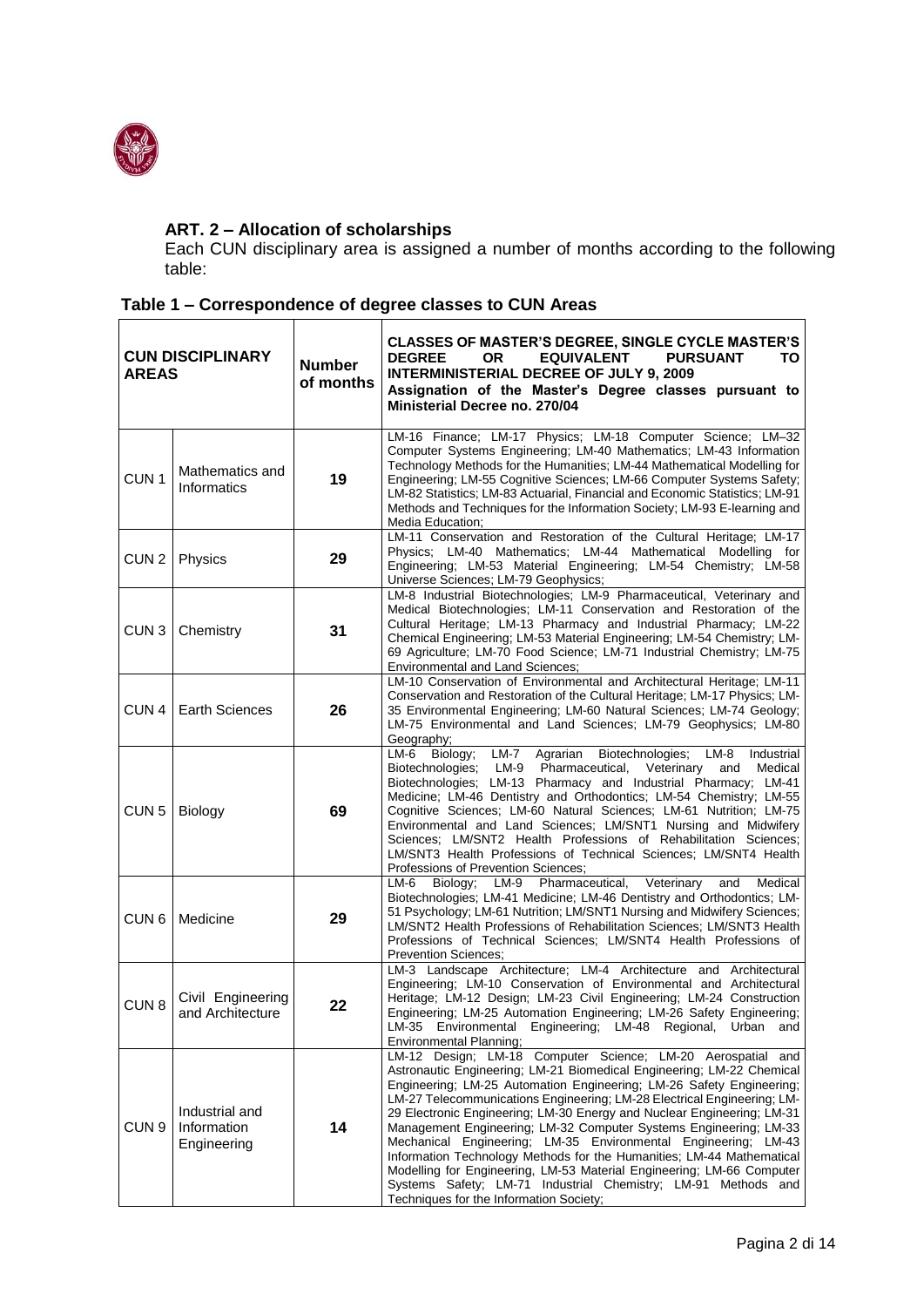

| <b>CUN</b><br>10              | Antiquities,<br>Philology,<br>Literary Studies,<br>Art History | 66 | LM-1 Cultural Anthropology and Ethnology; LM-2 Archaeology; LM-5 Library<br>studies; LM-11 Conservation and Restoration of the Cultural Heritage; LM-<br>14 Modern Philology; LM-15 Ancient Philology, Literature and History; LM-<br>19 Information and Publishing Systems; LM-36 Asian and African<br>Languages Literature: LM-37 Modern American and European Languages<br>and Literature; LM-38 Modern Languages for Communication and<br>International Cooperation; LM-39 Linguistics; LM-43 Information<br>Technology Methods for the Humanities; LM-45 Musicology and Musical<br>Heritage; LM-49 Tourism Development and Management; LM-52<br>International Relations; LM-64 Religion; LM-65 Performing Arts and<br>Multimedia Productions; LM-84 History; LM-85 Education; LM-89 Art<br>History; LM-92 Communication; LM-93 E-learning and Media Education;<br>LM-94 Interpreting and Specialized Translating; |
|-------------------------------|----------------------------------------------------------------|----|------------------------------------------------------------------------------------------------------------------------------------------------------------------------------------------------------------------------------------------------------------------------------------------------------------------------------------------------------------------------------------------------------------------------------------------------------------------------------------------------------------------------------------------------------------------------------------------------------------------------------------------------------------------------------------------------------------------------------------------------------------------------------------------------------------------------------------------------------------------------------------------------------------------------|
| <b>CUN</b><br>11              | History,<br>Philosophy,<br>Pedagogy and<br>Psychology          | 85 | LM-1 Cultural Anthropology and Ethnology; LM-2 Archaeology; LM-5 Library<br>Studies; LM-14 Modern Philology; LM-15 Ancient Philology, Literature and<br>History: LM-19 Information and Publishing Systems: LM-45 Musicology and<br>Musical Heritage; LM-49 Tourism Development and Management; LM-51<br>Psychology; LM-55 Cognitive Sciences; LM-57 Adult and Continuing<br>Education; LM-61 Nutrition; LM-64 Religion; LM-65 Performing Arts and<br>Multimedia Productions; LM-78 Philosophy; LM-80 Geography; LM-84<br>History; LM-85 Education; LM-87 Social Services and Policies; LM-88<br>Sociology and Social Research; LM-89 Art History; LM-92 Communication;<br>LM-93 E-learning and Media Education;                                                                                                                                                                                                        |
| <b>CUN</b><br>12 <sup>2</sup> | Law Studies                                                    | 21 | LMG/01 Law; LM-38 Modern Languages for Communication and<br>International Cooperation; LM-52 International<br>Relations:<br>LM-56<br>Economics; LM-62 Political Science; LM-77 Management; LM-81<br>Development Co-operation; LM-87 Social Services and Policies; LM-90<br>European Studies;                                                                                                                                                                                                                                                                                                                                                                                                                                                                                                                                                                                                                           |
| <b>CUN</b><br>13              | Economics and<br><b>Statistics</b>                             | 31 | LM-16 Finance; LM-31 Management Engineering; LM-40 Mathematics; LM-<br>49 Tourism Development and Management; LM-50 Development and<br>Management of Education Services; LM-56 Economics; LM-59 Advertising<br>and Communication for the Public and Private Sectors: LM-62 Political<br>Science; LM-63 Public Administration; LM-76 Environmental and Cultural<br>Economics; LM-77 Management; LM-81 Development Co-operation; LM-82<br>Statistics; LM-83 Actuarial, Financial and Economic Statistics; LM-87 Social<br>Services and Policies; LM-88 Sociology and Social Research; LM-90<br>European Studies; LM-91 Methods and Techniques for the Information<br>Society; LMG/01 Law;                                                                                                                                                                                                                                |
| <b>CUN</b><br>14              | Political and<br>Social Sciences                               | 38 | LM-19 Information and Publishing Systems; LM-52 International Relations;<br>LM-56 Economics; LM-59 Advertising and Communication for the Public<br>and Private Sectors; LM-62 Political Science; LM-63 Public Administration;<br>LM-78 Philosophy; LM-81 Development Co-operation; LM-87 Social<br>Services and Policies; LM-88 Sociology and Social Research; LM-90<br>European Studies; LM-91 Methods and Techniques for the Information<br>Society; LM-92 Communication;                                                                                                                                                                                                                                                                                                                                                                                                                                            |

### **ART. 3 – Admission requirements**

To take part in the competition, candidates must have the following requisites, under penalty of exclusion:

- a) a master's degree or a single cycle master's degree or equivalent to the same degree class, required for the corresponding disciplinary area, achieved from Sapienza University of Rome within the last degree session of the 2020-2021 academic year;
- b) not to be older than twenty-nine as at the date of publication of the call for applications (such admission requirement means that after the midnight of the twenty-ninth birthday, the concerned person will have turned into thirty, that is, exceeds the above mentioned age limit). Any increase in the age limits provided for by the regulations in force, though for any different purposes, is excluded;
- c) knowledge of the language required by the receiving institution;
- d) the formal documentation issued by the foreign academic institution or by the international academic institution located abroad where candidates wish to go, as per the following art. 5. In case of non-acceptance, the candidate will be excluded from this benefit for lack of one of the admission requirements.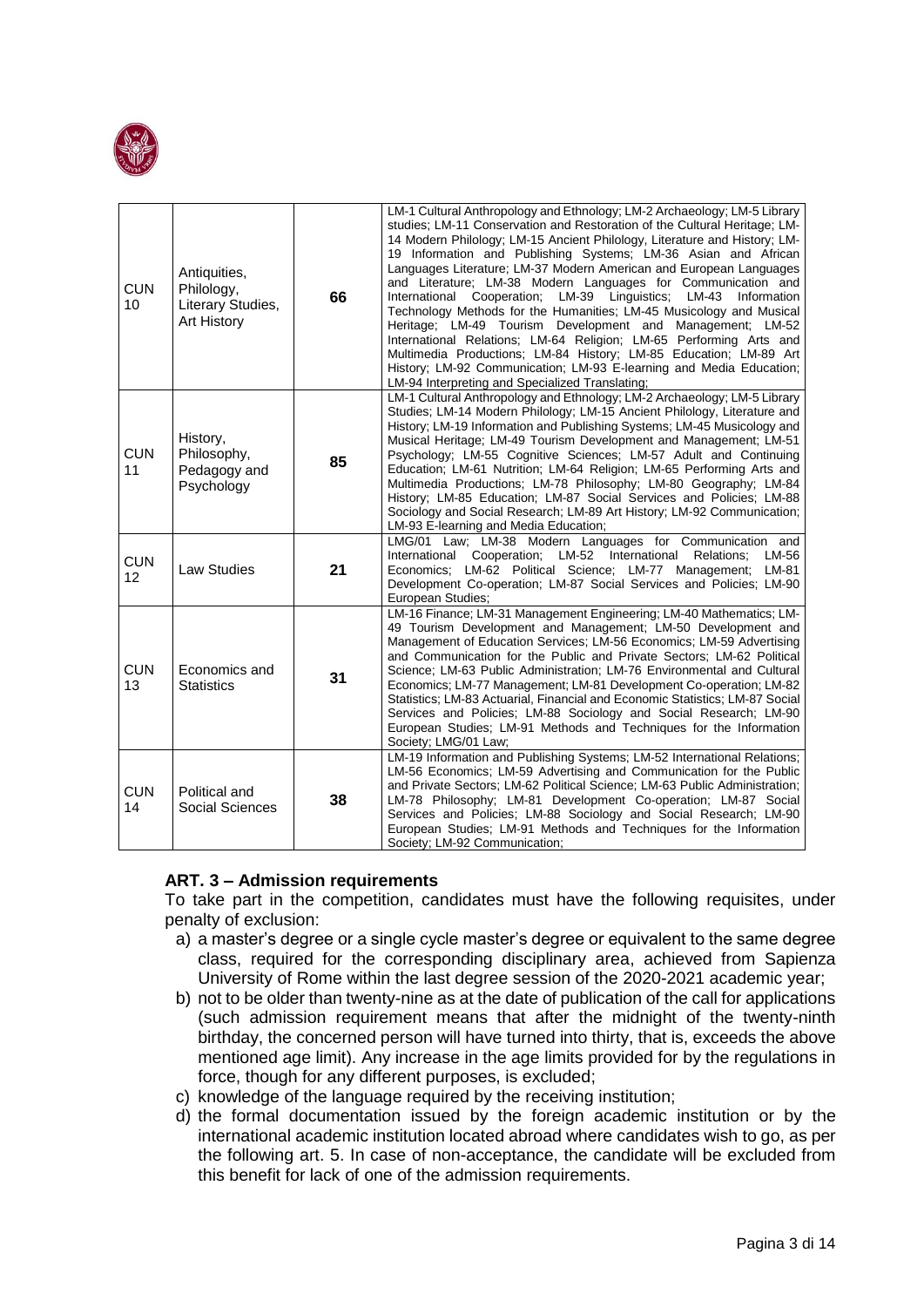

The third-cycle programme or the postgraduate activity must be at all events strictly relevant to the disciplinary area they refer to and to the candidate's past academic career.

### **ART. 4 – Incompatibility**

Enjoyment of the scholarship is **incompatible** with the following situations:

- a) previous enjoyment of other postgraduate scholarships abroad;
- b) enrolment without any scholarship in PhDs, Specialisation Schools or Advanced Professional Courses in Italian universities: the winners of this competition must either obtain the suspension of their attendance to the above courses before leaving or waive enrolment. Such suspension or waiver shall be communicated to dirittoallostudio@uniroma1.it;
- c) enrolment, with a scholarship awarded by Sapienza or other Italian universities, in PhDs, Specialisation Schools or Advanced Professional Courses: the winners of this competition must waive enrolment in the above courses before leaving.
- d) being holders of any other scholarships awarded at any title, as at the start date of the postgraduate scholarship. Scholarships awarded by Italian or foreign institutions which are useful to integrate the training and research activity of scholarship holders with periods spent abroad, including the scholarships made available, if any, by the receiving institution to attend postgraduate activities are excepted;
- e) a gross overall personal income higher than  $\epsilon$  7,750.00 with reference to the solar year of enjoyment of scholarship. Personal income is made up by property income and by any kind of regular emoluments, except those occasional.

Any incompatibility must be cured before leaving, under penalty of forfeiture of both the scholarship and the benefits achieved, if any, with the further obligation to refund the amounts received.

Civil servants enjoying the scholarships as per this call for applications may also apply for an extraordinary leave for study reasons without grants, provided for candidates admitted to PhD courses by article 2 of Law of August 13, 1984, no. 476. The period of extraordinary leave can be calculated for career progression as well as for retirement and social security contributions.

# **ART. 5 – Application and deadlines**

### **Candidates may apply to a single CUN disciplinary area to which their degree class corresponds (see Table 1).**

In the event that the candidates' degree class corresponds to more than one CUN disciplinary areas, they must opt for a single CUN disciplinary area, under penalty of exclusion from the competition.

Applications shall be mandatorily submitted by **July 13, 2022**, under penalty of exclusion.

The applications to be admitted to the competition, drawn up according to the scheme attached to the call for applications (Enclosure A), must be sent **in pdf format** to **[protocollosapienza@cert.uniroma1.it](mailto:protocollosapienza@cert.uniroma1.it) exclusively online by means of the** candidates' personal and **certified email (PEC)**. No submissions from institutional certified email addresses directly credited to public or private companies, public bodies, relatives or any third parties and so on will be considered.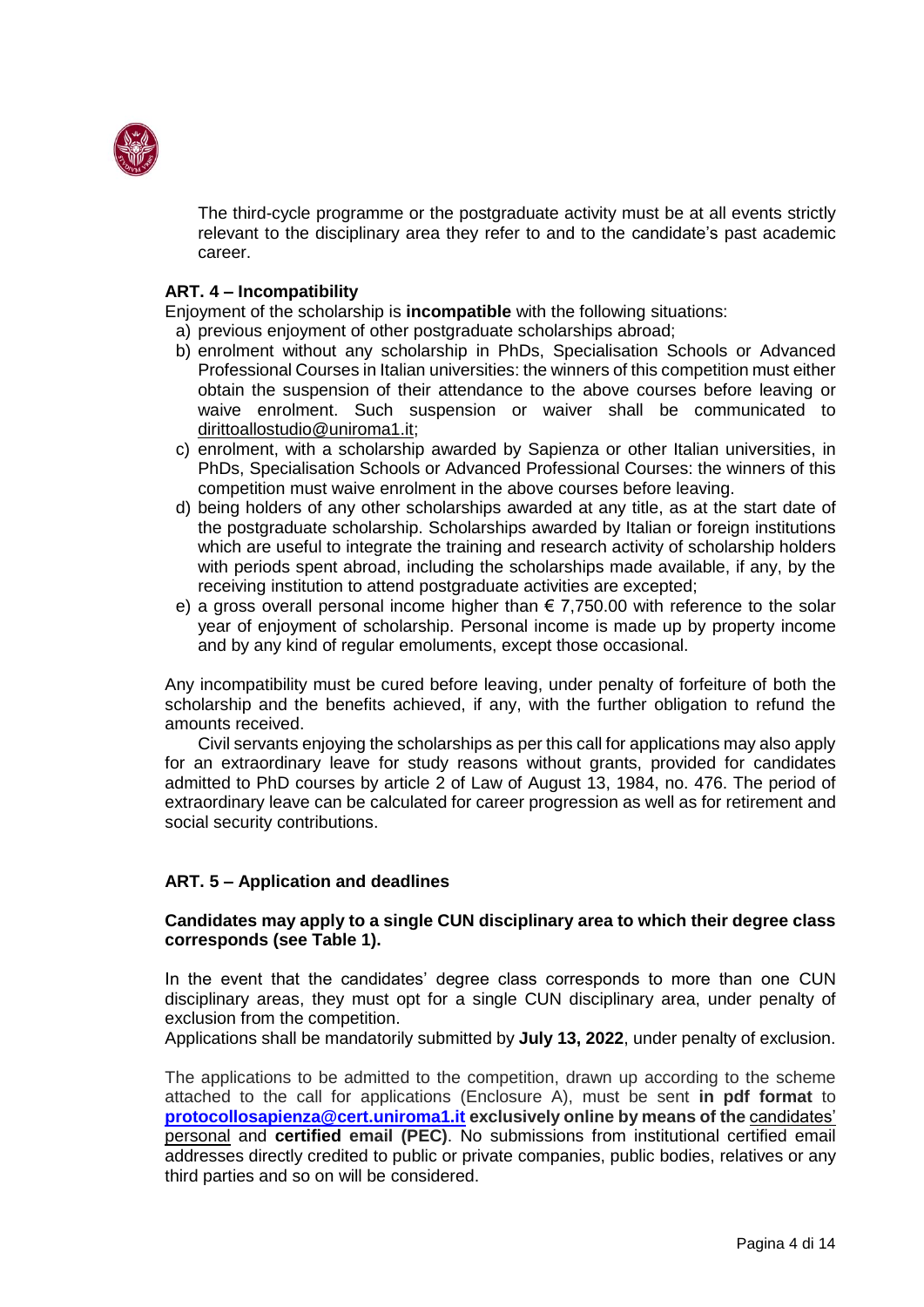

Applications submitted to Sapienza according to modalities other than the above will not be considered.

Transmission and reception validity of the certified email is attested by the acceptance receipt and delivery receipt, respectively, sent by the email provider pursuant to art. 6 of Presidential Decree of February 11, 2005, no. 268.

### **The subject of the certified email shall be mandatorily as follows: "2022 POSTGRADUATE ACTIVITY FOR MASTERS GRADUATES TO BE HELD ABROAD – CUN DISCIPLINARY AREA ….(***include the reference disciplinary area***) –** *Candidate's Name and Surname – candidate ID NUMBER***"**

Candidates must also enclose to the application for admission to the competition, drawn up according to the form attached to this call (**Enclosure A**), the following documents in pdf format, under penalty of exclusion:

1. the formal documentation issued by the foreign or international academic institution located abroad where candidates wish to go (or a statement, on headed paper, of a teacher of the same institution), showing the candidate's acceptance, or intention to accept, the third-cycle programme or the postgraduate activity.

The above formal documentation shall show:

- a) in case of a third-cycle programme, its name, duration and structure;
- b) in case of a postgraduate activity, one of its programmes;
- 2. a self-certification drawn up according to the scheme of **Enclosure B** of the list of the candidates' qualifications and publications, with the description of their contents, an abstract and all details of the journal and of the ISBN, ISMN, ISSN or DOI codes;

The documents as per points 1 and 2 above shall be translated into Italian if they are drawn up in a language other than English.

All candidates are conditionally admitted, until ascertainment of the prescribed requisites, and may be excluded any time by means of a grounded measure.

Sapienza reserves the right to verify the truthfulness of self-certifications and to take forfeiture measures against any candidates who have made untrue declarations. They will therefore forfeit the benefits achieved, if any, due to such submission of untrue documentation, and shall return all the sums received, if any, without prejudice of the provisions of art. 76 of Presidential Decree no. 445/2000 and of articles 483, 485 and 486 of the Criminal Code.

# **ART. 6 – Competition procedures**

The competition, announced on the basis of the acquired qualifications and of exams, will take place at Sapienza University of Rome.

To assess the candidates' qualifications and exams, an Examination Committee will be appointed by the Rectress, per each disciplinary area, composed of three/five teachers, out of which at least one must be a Full Professor who will preside it over.

Each Committee may assign maximum 100 points to candidates, as follows: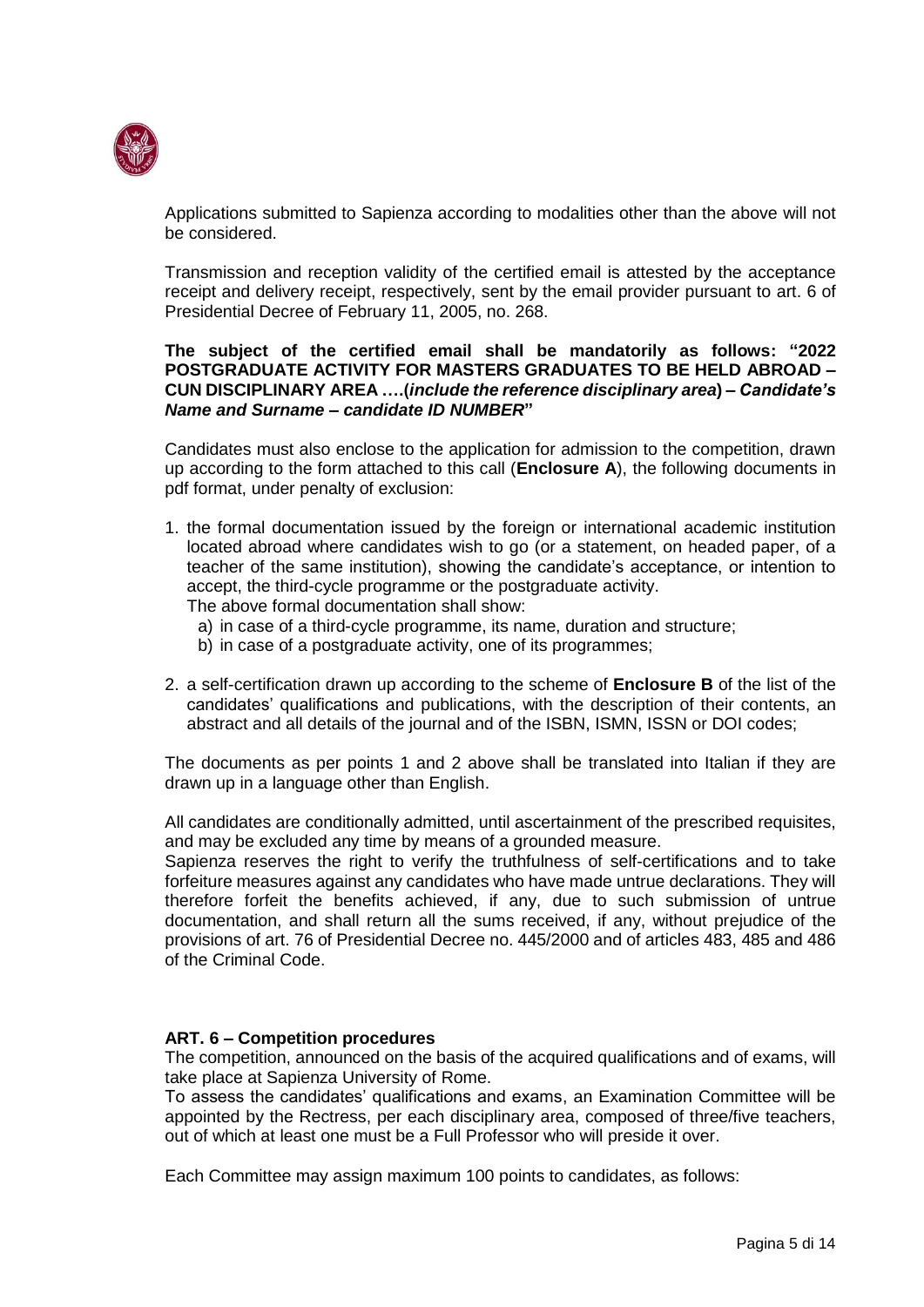

| Degree grade        | Up to 30 points |
|---------------------|-----------------|
| 110 magna cum laude | 30              |
| 110                 | 28              |
| 109-108             | 24              |
| 107-105             | 22              |
| 104-100             | 10              |
| Lower than 100      | 5               |

### **Publications up to 5 points:**

- up to 2 points per each publication *in extenso* on journals, books, international volumes;
- up to 1 point per each publication *in extenso* on journals, books, national volumes;
- up to 0.5 points per each abstract of "speeches" in congresses/conferences.

### **Other qualifications up to 15 points:**

- 5 points per each PhD or Specialisation Course;
- 2 points per each third-cycle programme, Advanced Professional Course or *postlauream* scholarship for masters graduates awarded by universities or public/private bodies of at least six-month duration.

The Committee may request from candidates to show the self-declared qualifications and publications during the qualification assessment or interview.

### **The remaining 50 points will be assigned upon interview**.

The Examination Committee, after ascertaining the qualification of the foreign and international academic institution located abroad, as well as the suitability of the submitted course and programme with the previous academic career, if compared to the disciplinary area chosen, will communicate the date of interview to the admitted candidates only. The list of candidates admitted to the interview will be published in the *Albo Pretorio Concorsi* section at [web.uniroma1.it/trasparenza/bandi\\_trasparenza](https://web.uniroma1.it/trasparenza/bandi_trasparenza) as well as at

[www.uniroma1.it/it/pagina/borse-di-perfezionamento-allestero](http://www.uniroma1.it/it/pagina/borse-di-perfezionamento-allestero) and communicated to the certified email address used by candidates to send their application.

The interview will be aimed at ascertaining the candidates' bent and background in the disciplinary area of choice, required to attend the courses/activities of the foreign or international academic institution, as well as their good command of the required language.

To undergo the interview, candidates must show a valid ID document.

The interview will be intended as having been passed with at least 35 points.

### **Art. 7 – Composition of the final list and choice of winners**

The decision of the Examination Committee is final.

On the basis of the points got by each candidate, the Committee will draw up a general list of qualified candidates according to which it will assign the scholarship months, until availability of places.

The final lists will be published within three months after the deadline of the call for applications, taking account of the suspensions of the educational activity provided for by the academic calendar, in the *Albo Pretorio Concorsi* section at web.uniroma1.it/trasparenza/bandi trasparenza as well as at [www.uniroma1.it/it/pagina/borse-di-perfezionamento-allestero.](http://www.uniroma1.it/it/pagina/borse-di-perfezionamento-allestero)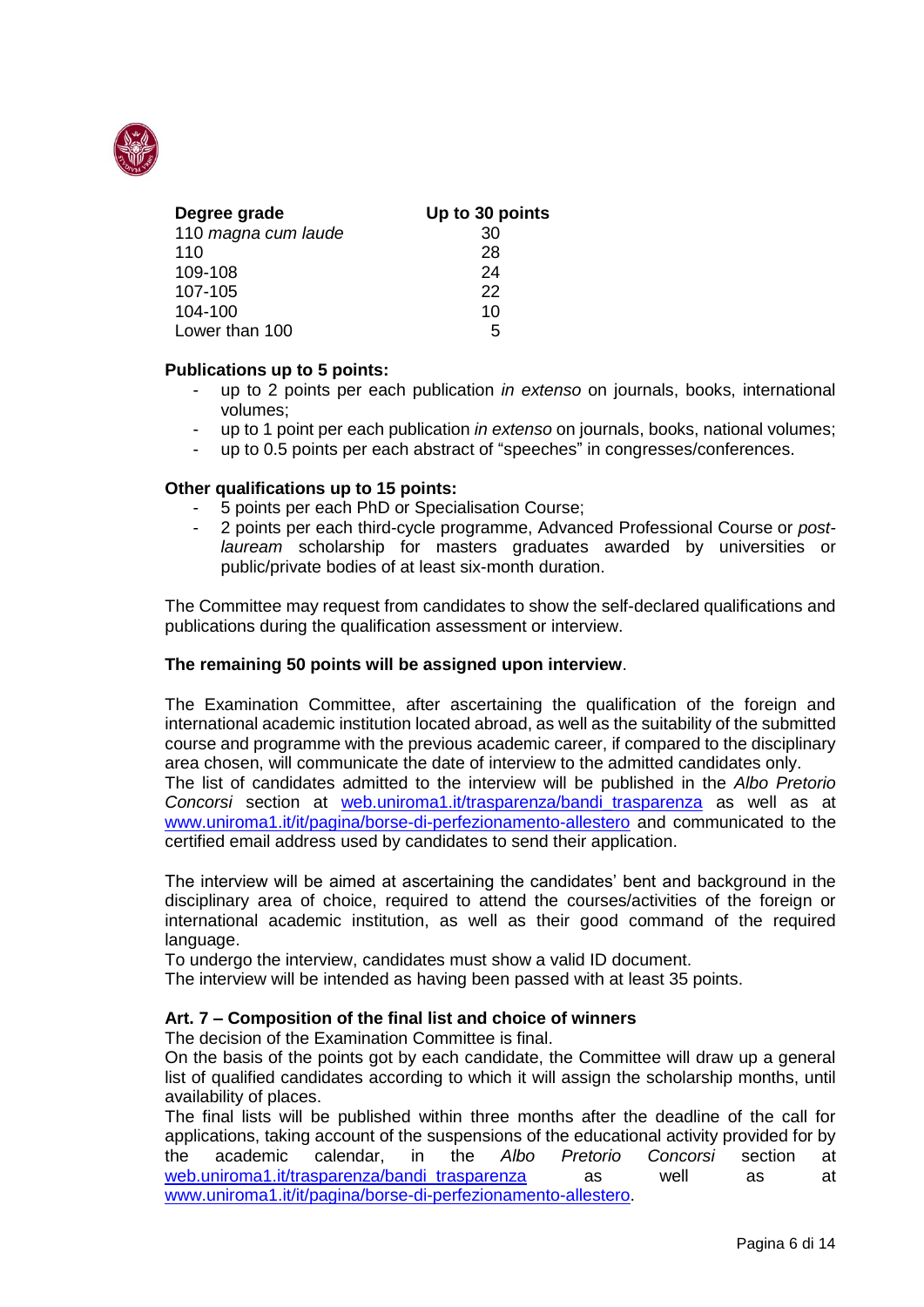

No scholarships shorter than six months can be awarded.

In case of waiver or forfeiture of the assigns, another eligible candidate will succeed, within the solar year following the publication of this call for applications, according to the list decreasing order and until availability of places.

# **ART. 8 – Payment of scholarships**

The payment of scholarship will be made in two instalments:

- the first instalment, equal to 2/3 of the scholarship's amount, at start;
- the second instalment, equal to 1/3 of the scholarship's amount, at the end.

### **a) Acceptance of scholarship and payment of the first instalment**

After publication of the list, the candidates ranking in the first places are invited by the competent office, through the certified email address used to apply, to show their acceptance, **within 30 days** and under penalty of forfeiture, that shall include as follows:

- 1. a self-declaration that they have never enjoyed of any scholarships for third-cycle programmes abroad and not to benefit, for the entire enjoyment of this scholarship, from any other scholarships awarded at any title;
- 2. a self-declaration that their gross overall personal income, with reference to the solar year of enjoyment of scholarship, will not exceed € 7,750.00;
- 3. self-declaration that they are not enrolled, as of the start date of the third-cycle programme or postgraduate activity abroad, in any specialisation schools, advanced professional courses, PhDs or, if they do not hold any scholarship, that they suspend their attendance;
- 4. the formal documentation issued by the foreign or international academic institution located abroad or a declaration, on letterhead, of a teacher of the institution where candidates have to go carrying **the actual start date and duration of the thirdcycle programme or the postgraduate activity (start and end day/month/year)**, to make the scholarship effective;

### **b) Payment of the second instalment**

To be paid the second instalment, the winner must submit, at the end of their stay abroad, a certificate issued by the foreign institution carrying the start and end dates of their attendance, to [dirittoallostudio@uniroma1.it.](mailto:dirittoallostudio@uniroma1.it)

### Payment of scholarship is linked to the **actual duration of the third-cycle programme or postgraduate activity abroad.**

Fractions higher than fifteen days will be considered equal to a month, for payment purposes.

The self-certifications submitted will be verified pursuant to the regulations in force.

### **ART. 9 – Procedures for the enjoyment of scholarships**

Scholarships are not retroactive and can be paid starting from the day after successfully passing the interview with a minimum duration of six months; the beginning of the relevant activity is allowed within the solar year following that of publication of the call.

The enjoyment of a scholarship must be sequential, cannot be divisible and does not entail a labour relationship, being it merely aimed at the cultural education of scholarship holders; a scholarship does not trigger either any social security contributions or any assessment for juridical or economics careers and is exempt from personal income tax.

Winners will have to subscribe at their own expense the insurance policy required, if any, by the foreign institution.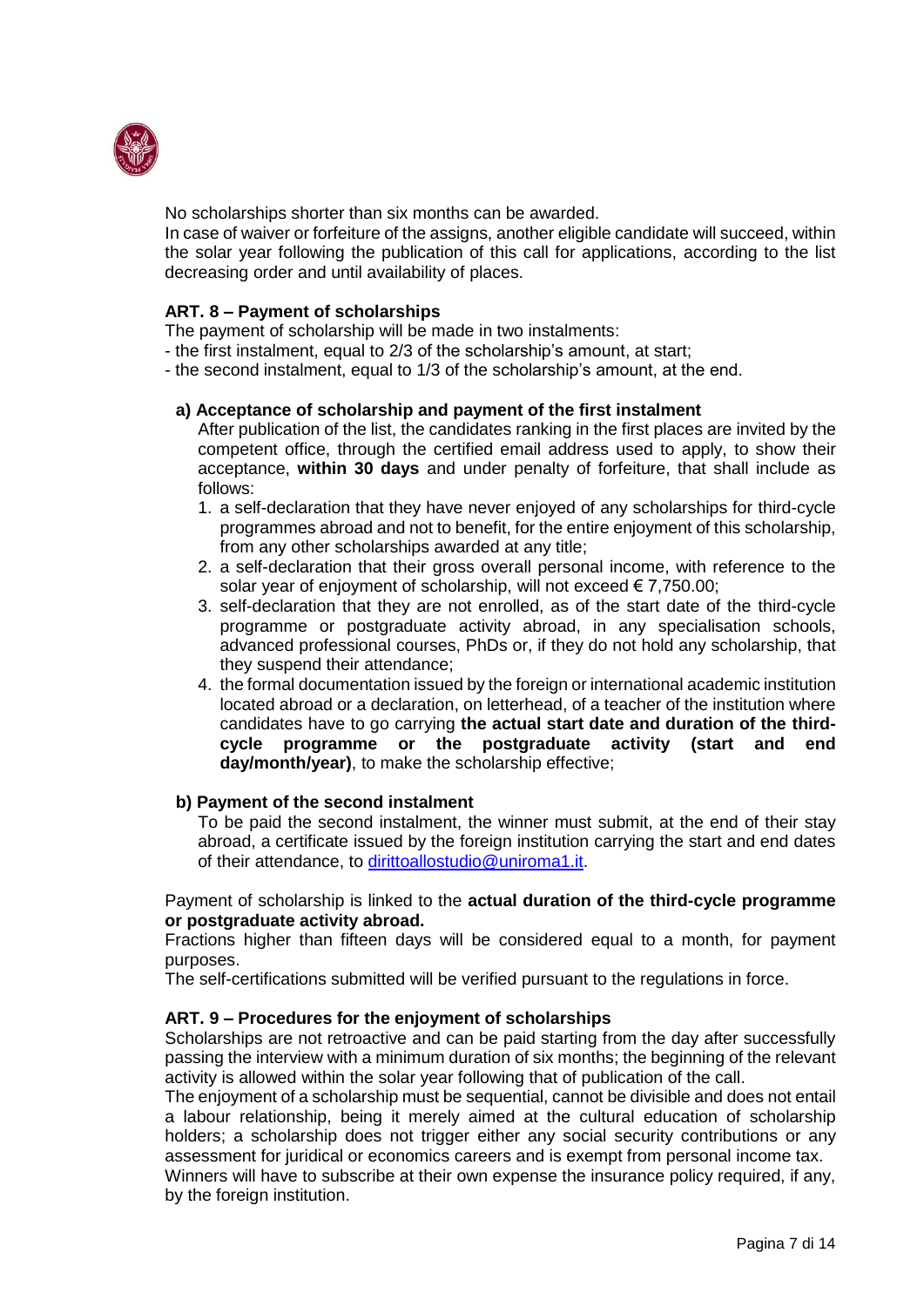

Throughout their attendance, scholarship holders shall maintain the requisites as per art. 3 above and avoid the incompatibilities as per art 4. Failure of the prescribed requisites will entail the forfeiture of the scholarship and the obligation for the concerned party to promptly inform Sapienza and reimburse, partially or in full, the sums already received.

Winners shall attend the postgraduate programmes abroad or continuously perform the postgraduate activity in the institutions specially devoted to that. Scholarship holders, at all events, cannot be involved in educational activities.

Should scholarship holders not complete the six-month minimum period of stay abroad, they shall return in full the sums received and therefore will not be paid the second instalment.

### **ART. 10 – Postponements of the start date**

Any postponements of the scholarship's start date or discontinuance of its enjoyment will be allowed to winners falling within the conditions provided for by Legislative Decree of March 26, 2001, no. 151 and further amendments and integrations (maternity and *puerperium*), provided that the foreign institution which the scholarship holder has been assigned to issues a formal authorisation to postpone the start date or discontinue enjoyment; such document as well shall be accompanied by its translation into Italian.

Candidates who, as at the date of receipt of the letter for scholarship award, are under the above conditions, shall submit a declaration issued pursuant to Presidential Decree no. 445/2000, indicating the periods of mandatory leave pursuant to Legislative Decree of March 26, 2001, no. 151 and further amendments and integrations (maternity and *puerperium*).

### **ART.11 - Person in charge of administrative procedures**

In compliance with articles 4, 5 and 6 of law no. 241/90, the person in charge of administrative procedures is Maria Teresa Raffa, Education Welfare Unit, email [dirittoallostudio@uniroma1.it](mailto:dirittoallostudio@uniroma1.it).

### **ART.12 – Personal data**

The personal data provided are processed in compliance with the regulations in force, as per the attachment.

Signed THE RECTRESS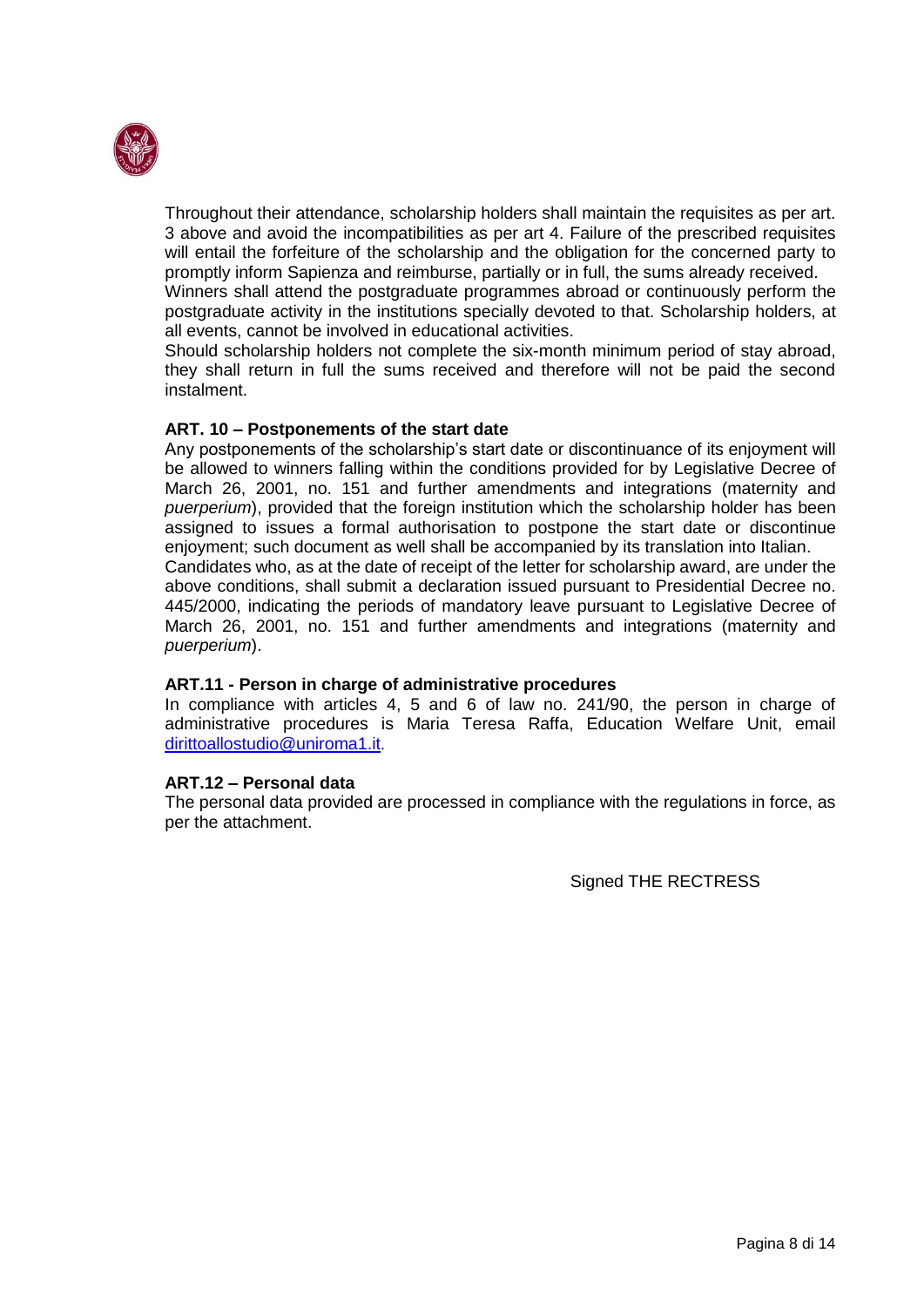

#### **INFORMATION PURSUANT TO ART. 13 OF EU REGULATION NO. 679/2016 OF 27.04.2016 "GENERAL REGULATION ON DATA PROTECTION" AND LEGISLATIVE DECREE NO. 196/2003 "CODE REGARDING THE PROTECTION OF PERSONAL DATA", AS AMENDED BY LEGISLATIVE DECREE NO. 101 OF 10.08.2018, LAYING DOWN PROVISIONS FOR THE ADAPTATION OF THE NATIONAL SYSTEM TO THE EUROPEAN REGULATION**

#### **Data Processing Controller**

The Data Processing Controller is the University of Rome "La Sapienza", in the person of its legal representative pro tempore domiciled for the purpose in Piazzale Aldo Moro, n. 5, cap. 00185 - Rome. Contact details: rettricesapienza@uniroma1.it; PEC: protocollosapienza@cert.uniroma1.it

**Data Protection Officer Contact details** responsabileprotezionedati@uniroma1.it;

PEC: rpd@cert.uniroma1.it

#### **Appointee Contact details**

Email: direzione.arof@uniroma1.it

#### **Processing purposes and legal basis**

Processing of the personal data requested from the Data Subject is carried out in accordance with Article 6 letter e) of EU Regulation 2016/679, for the following purposes:

- fruition of contributions, facilities, and services related to the right to university study in compliance with the regulatory framework in force.

The data will be used exclusively for the institutional purposes provided, within the provision of laws, regulations, or contractual rules.

#### **Nature of personal data conferment and consequences of a possible refusal**

The provision of data is mandatory. Any refusal to provide data may result in the failure to perform a task of public interest. Failure to provide data will make it impossible for the Data Processing Controller, for the Data Protection Officer, and for the Appointee to carry out the data processing operations and, therefore, impossible to provide the related services and/or compensations and/or facilities requested. In particular, the failure to provide the data precludes the establishment and continuation of the relationship with Sapienza Università di Roma.

The personal data provided are processed in compliance with the principles of lawfulness, correctness, and transparency, as provided for by the law, also with the help of IT means for storing and managing the data, and, in any case, in such a way as to ensure its security and protect the confidentiality of the data **subject.**

#### **Nature of strictly necessary personal data to pursue the described purposes**

The personal data collected and processed are as follows:

- personal data (name, surname, place and date of birth);

- matriculation number;
- data relating to university career;
- data necessary for the purposes of providing scholarships;
- data provided each time by users in relation to the specific service requested.

#### **Possible recipients or categories of data recipients**

The data may be communicated to third parties, in accordance with national and European legislation in force, in particular to the University's internal offices.

#### **Retention period**

Applications to take part in the competition will be kept for 5 years from the date of the last document in the file. The notice of competition and the documents relating to the procedure for carrying out the competition will be kept indefinitely**.**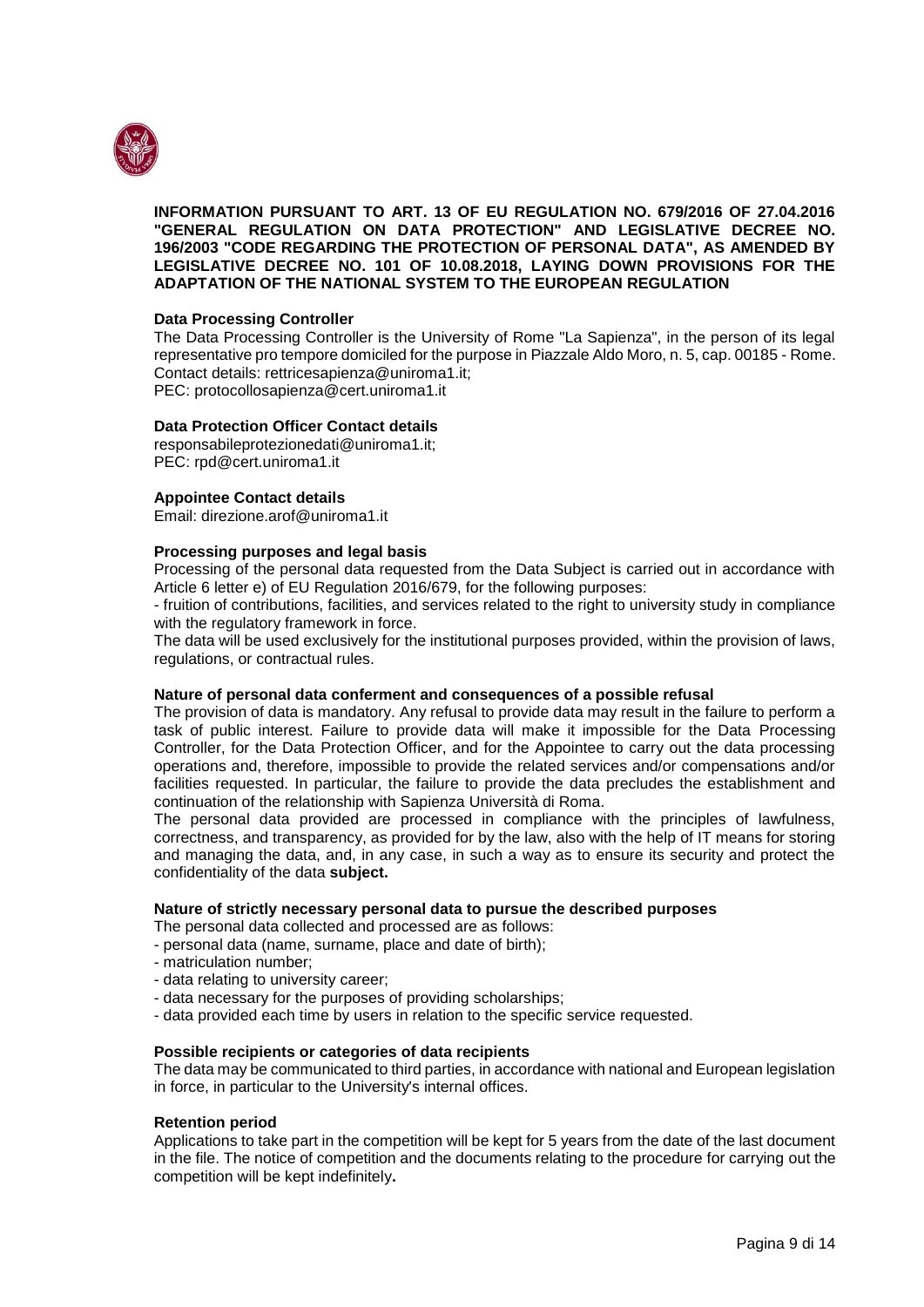

#### **Rights of the data subject**

Data Subjects have the right to obtain from the aforementioned data controller or data protection officer, whenever the conditions are met, the access to personal data in accordance with art. 15 of the Regulation, their rectification in accordance with art. 16 of the Regulation, their erasure in accordance with art. 17 of the Regulation (if the latter is not in contrast with the regulations in force regarding the conservation of the data itself and with the need to protect, in the event of legal disputes, the University and the professionals who have processed the data) or the restriction to personal data processing in accordance with art. 18 of the Regulation, or they may object to personal data processing in accordance with art. 21 of the Regulation, besides the right to data portability in accordance with art. 20 of the Regulation**.**

#### **Procedures for the exercise of rights and complaint to Data Protection Supervisor**

Without prejudice to the foregoing, the data subject may assert his/her rights pursuant to Articles 15- 22 of the GDPR by using the contact details indicated on page 1 of this information notice. For further information, you may consult the Vademecum for the exercise of rights published on the web page https://www.uniroma1.it/it/pagina/settore-privacy in the special section "Exercise of rights regarding the protection of personal data".

In the event of a violation of the provisions of the Regulations, the data subject also has the right to lodge a complaint with the Supervisory Authority pursuant to article 77 of the Regulations. In Italy this function is exercised by the Guarantor for the Protection of Personal Data (https://www.garanteprivacy.it).

Participation in the competition according to the modalities referred to in this call for applications implies the candidate's awareness of the aforementioned information notice.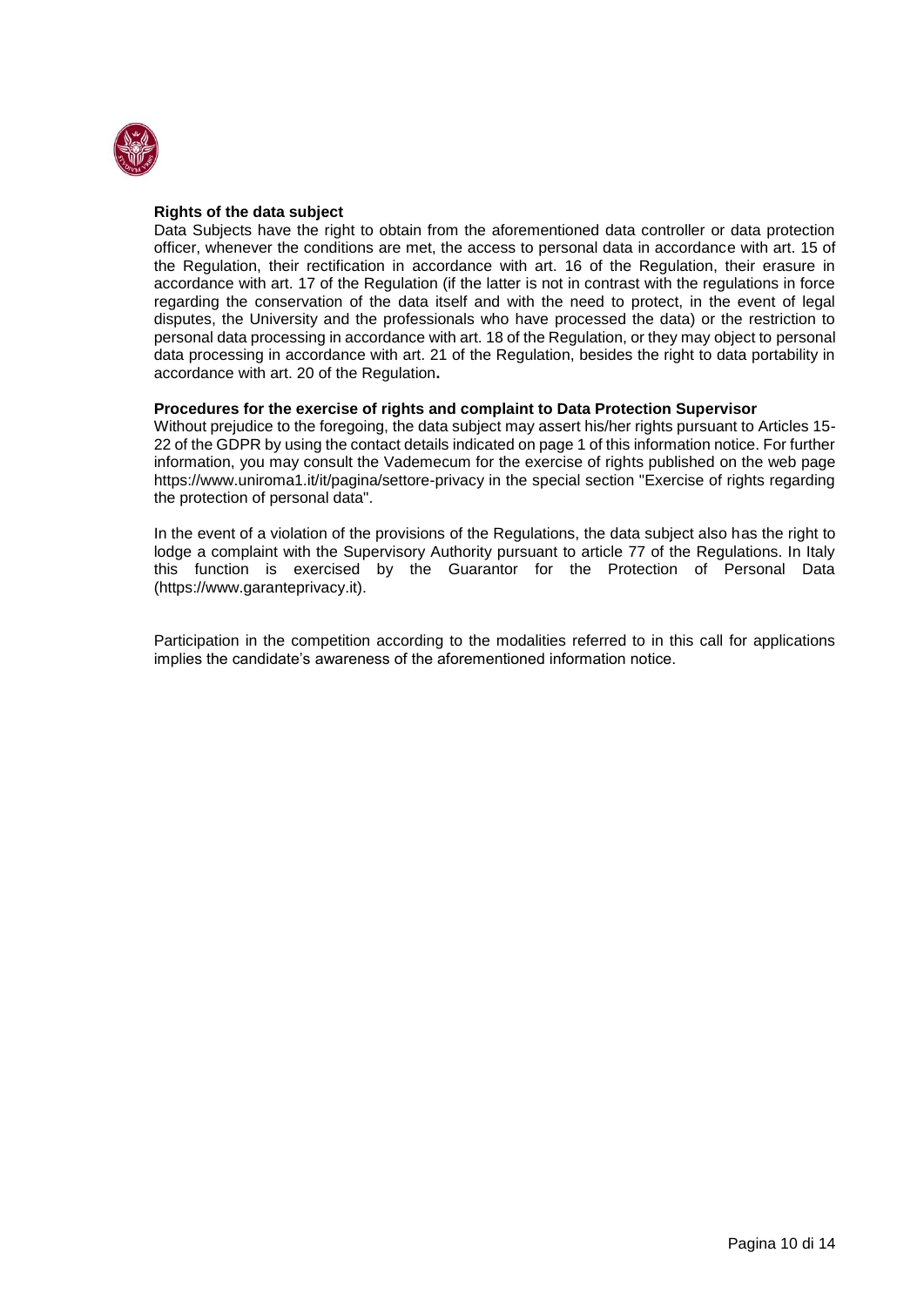

# **ENCLOSURE A**

*TO THE RECTRESS OF SAPIENZA UNIVERSITY OF ROME* Academic Programmes and Education Welfare Area *Education Welfare Unit*

Certified email: protocollosapienza@cert.uniroma1.it

| (with reserve to promptly communicate any changes) |
|----------------------------------------------------|

# REQUESTS

to participate in the competition for the award of no. …… months of scholarships to attend third-cycle programmes or postgraduate activities to be held abroad reserved to the CUN area no. ........... (please also indicate the title) .................................................................

The undersigned, moreover, aware of the criminal sanctions provided for in case of false declarations

### **DECLARES, pursuant to Presidential Decree no. 445/2000**:

- 1. to have the ..........................citizenship;
- 2. to hold the master's degree, single cycle master's degree or equivalent belonging to …….. class ………. corresponding to the ................CUN Area and to have achieved it as of ...................... with …..... grades from Sapienza University of Rome, Faculty of …………………………………..…………….………….;
- 3. to know the language/s required by the receiving institution;
- 4. not to have previously benefitted from any other scholarship to attend third-cycle activities;

### **UNDERTAKES**

a) not to benefit at the same time from other scholarships awarded at any title, except those awarded by Italian or foreign institutions in order to integrate the training of scholarship holders with periods of study abroad, and in case to waive such scholarships;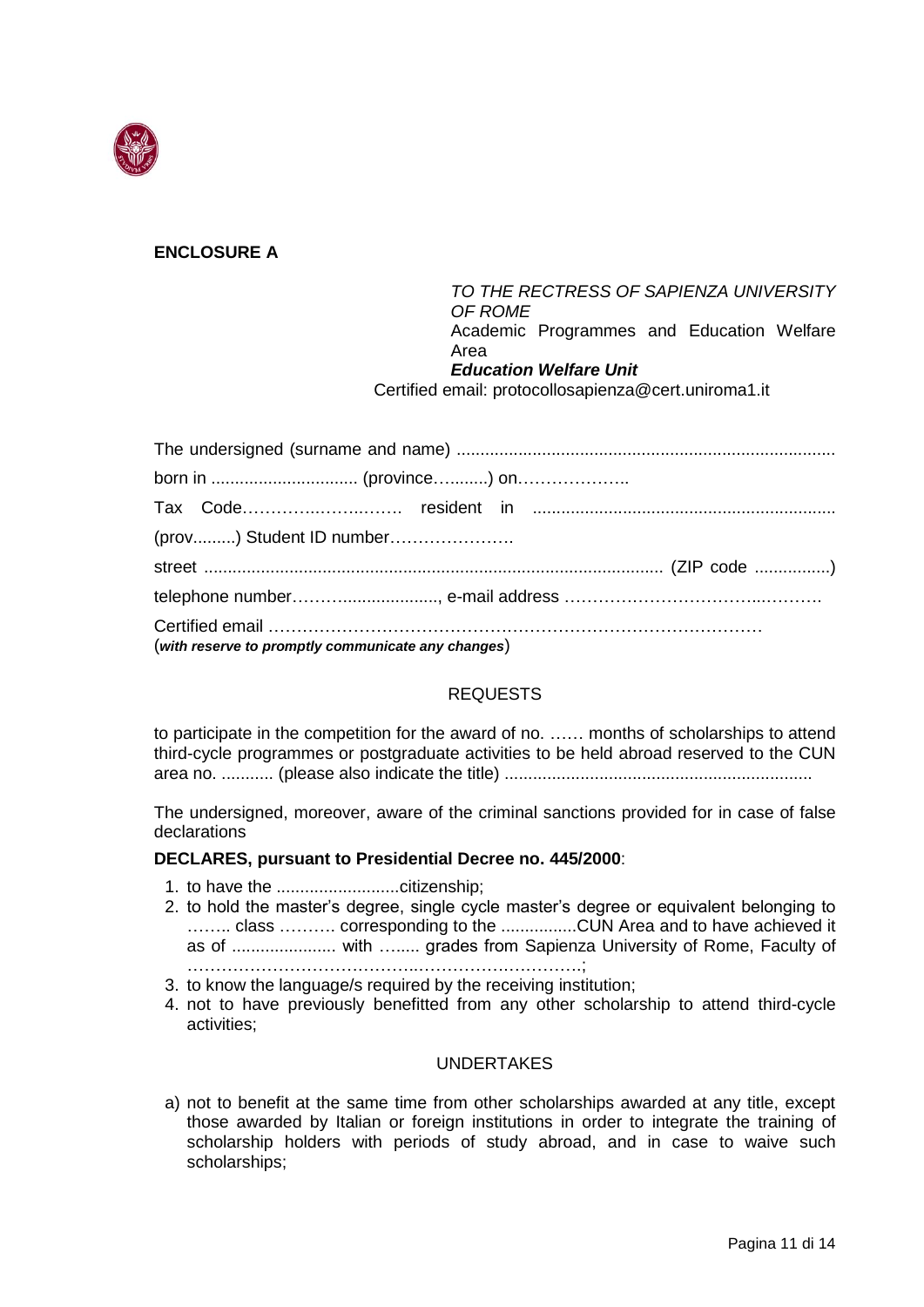

- b) if holder of scholarships for PhDs, PhDs in co-tutorship, specialisation schools or advanced professional courses, to waive the enrolment in the above programmes/activities before leaving;
- c) to perform third-cycle activities in a country other than that of origin;
- d) to communicate whether their gross overall personal income exceeds the amount of  $\epsilon$ 7,750.00 in the year of enjoyment of scholarship and to repay the relating amounts already received;

The declarant expressly agrees to the provisions of letters a), b), c) and d) and is aware that failure to keep the commitments undertaken, they will forfeit the right to enjoy the scholarship and the relating benefits achieved, if any, with the following obligation to repay the sums received, if any.

The undersigned attaches hereto:

1. the formal documentation issued by the foreign or international academic institution located abroad where candidates wish to go (or a statement, on headed paper, of a teacher of the same institution), showing the candidate's acceptance, or intention to accept, the postgraduate activity or the third-cycle programme.

The above formal documentation shall show:

- $\Box$  in case of a third-cycle programme, its name, duration and structure;
- $\Box$  in case of a postgraduate activity, its programme.
- 2. Enclosure B including the self-certification with the list of the acquired qualifications and of publications, with the description of their contents, an abstract and all details of the journal and of the ISBN, ISMN, ISSN or DOI codes;
- 3. translation into Italian of the documentation issued by the foreign or international institution as per point 1 (*only required if the document has been issued in a language other than English*)

*It is not necessary to undersign this application as it is sent by means of the candidate's certified email*

PLEASE NOTE:

The declarant is criminally liable in case of false declarations (art. 76 of Presidential Decree of December 28, 2000, no. 445). The declarant forfeits the benefits achieved, if any, in case of untrue declarations (art. 75 of Presidential Decree of December, 2000, no. 445).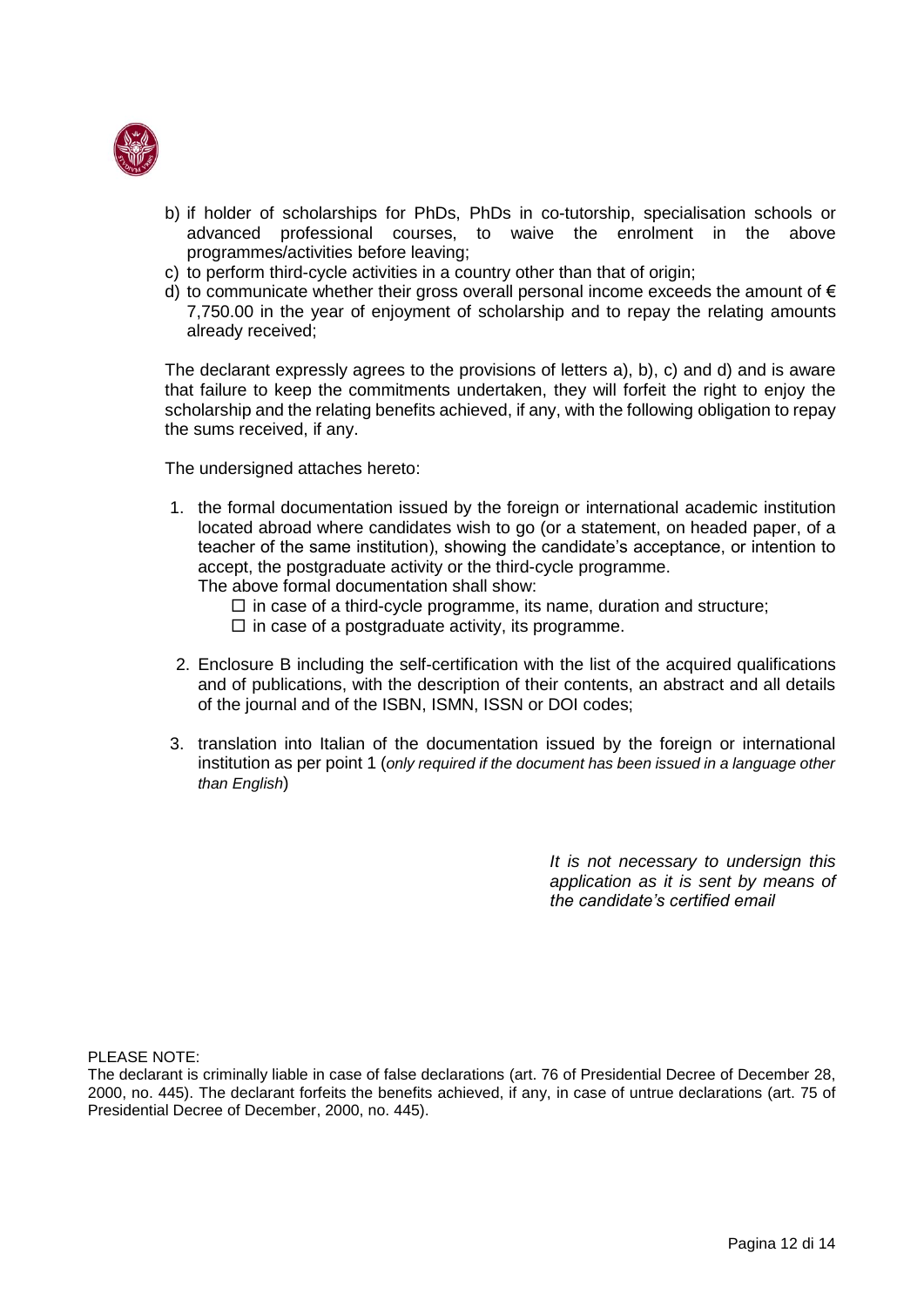

# **ENCLOSURE B**

| born in (prov……) on…………………Tax Code………………………… |  |  |
|----------------------------------------------|--|--|
|                                              |  |  |

### **DECLARES, pursuant to Presidential Decree no. 445/2000**:

### • **to have the following QUALIFICATIONS**

#### **Qualification 1**

Name of the qualification achieved **Name** of the qualification achieved Name and type of the issuing educational or training institution

\_\_\_\_\_\_\_\_\_\_\_\_\_\_\_\_\_\_\_\_\_\_\_\_\_\_\_\_\_\_\_\_\_\_\_\_\_\_\_\_\_\_\_\_\_\_\_\_\_\_\_\_\_\_\_\_\_\_\_\_\_\_\_\_\_\_\_\_

\_\_\_\_\_\_\_\_\_\_\_\_\_\_\_\_\_\_\_\_\_\_\_\_\_\_\_\_\_\_\_\_\_\_\_\_\_\_\_\_\_\_\_\_\_\_\_\_\_\_\_\_\_\_\_\_\_\_\_\_\_\_\_\_\_\_\_\_

\_\_\_\_\_\_\_\_\_\_\_\_\_\_\_\_\_\_\_\_\_\_\_\_\_\_\_\_\_\_\_\_\_\_\_\_\_\_\_\_\_\_\_\_\_\_\_\_\_\_\_\_\_\_\_\_\_\_\_\_\_\_\_\_\_\_\_\_

\_\_\_\_\_\_\_\_\_\_\_\_\_\_\_\_\_\_\_\_\_\_\_\_\_\_\_\_\_\_\_\_\_\_\_\_\_\_\_\_\_\_\_\_\_\_\_\_\_\_\_\_\_\_\_\_\_\_\_\_\_\_\_\_\_\_\_\_

\_\_\_\_\_\_\_\_\_\_\_\_\_\_\_\_\_\_\_\_\_\_\_\_\_\_\_\_\_\_\_\_\_\_\_\_\_\_\_\_\_\_\_\_\_\_\_\_\_\_\_\_\_\_\_\_\_\_\_\_\_\_\_\_\_\_\_\_\_

Date of achievement Main subjects / professional skills which are the subject of study

Grade (if expressed) examples a set of  $\sim$  0.000  $\mu$  m  $\sim$  0.000  $\mu$  m  $\sim$  0.000  $\mu$ 

#### **Qualification 2**

Name of the qualification achieved Name and type of the issuing educational or training institution

Date of achievement

Main subjects / professional skills which are the subject of study \_\_\_\_\_\_\_\_\_\_\_\_\_

Grade (if expressed) **Example 2** and  $\overline{a}$  and  $\overline{b}$  and  $\overline{c}$  and  $\overline{d}$  and  $\overline{c}$  and  $\overline{c}$  and  $\overline{c}$  and  $\overline{c}$  and  $\overline{c}$  and  $\overline{c}$  and  $\overline{c}$  and  $\overline{c}$  and  $\overline{c}$  and  $\overline{c}$  and  $\over$ 

### **Qualification 3**

Name of the qualification achieved Name and type of the issuing educational or training institution \_\_\_\_\_\_\_\_\_\_\_\_\_\_\_

#### Date of achievement

Main subjects / professional skills which are the subject of study

Grade (if expressed)

#### **Qualification 4**

Name of the qualification achieved \_\_\_\_\_\_\_\_\_\_\_\_\_\_\_\_\_\_\_\_\_\_\_\_\_\_\_\_\_\_\_\_\_\_\_\_\_\_\_\_\_ Name and type of the issuing educational or training institution

#### Date of achievement

Main subjects / professional skills which are the subject of study \_\_\_\_\_\_\_\_\_\_\_\_\_

Grade (if expressed) **Example 20**  $\overline{a}$  and  $\overline{b}$  and  $\overline{c}$  and  $\overline{d}$  and  $\overline{c}$  and  $\overline{c}$  and  $\overline{c}$  and  $\overline{c}$  and  $\overline{c}$  and  $\overline{c}$  and  $\overline{c}$  and  $\overline{c}$  and  $\overline{c}$  and  $\overline{c}$  and  $\overline{c$ 

*(please declare all the qualifications achieved, by adding up other sets of "Qualifications", if required, or by cancelling those not filled-in)*

\_\_\_\_\_\_\_\_\_\_\_\_\_\_\_\_\_\_\_\_\_\_\_\_\_\_\_\_\_\_\_\_\_\_\_\_\_\_\_\_\_\_\_\_\_\_\_\_\_\_\_\_\_\_\_\_\_\_\_\_\_\_\_\_\_\_\_\_

\_\_\_\_\_\_\_\_\_\_\_\_\_\_\_\_\_\_\_\_\_\_\_\_\_\_\_\_\_\_\_\_\_\_\_\_\_\_\_\_\_\_\_\_\_\_\_\_\_\_\_\_\_\_\_\_\_\_\_\_\_\_\_\_\_\_\_\_\_